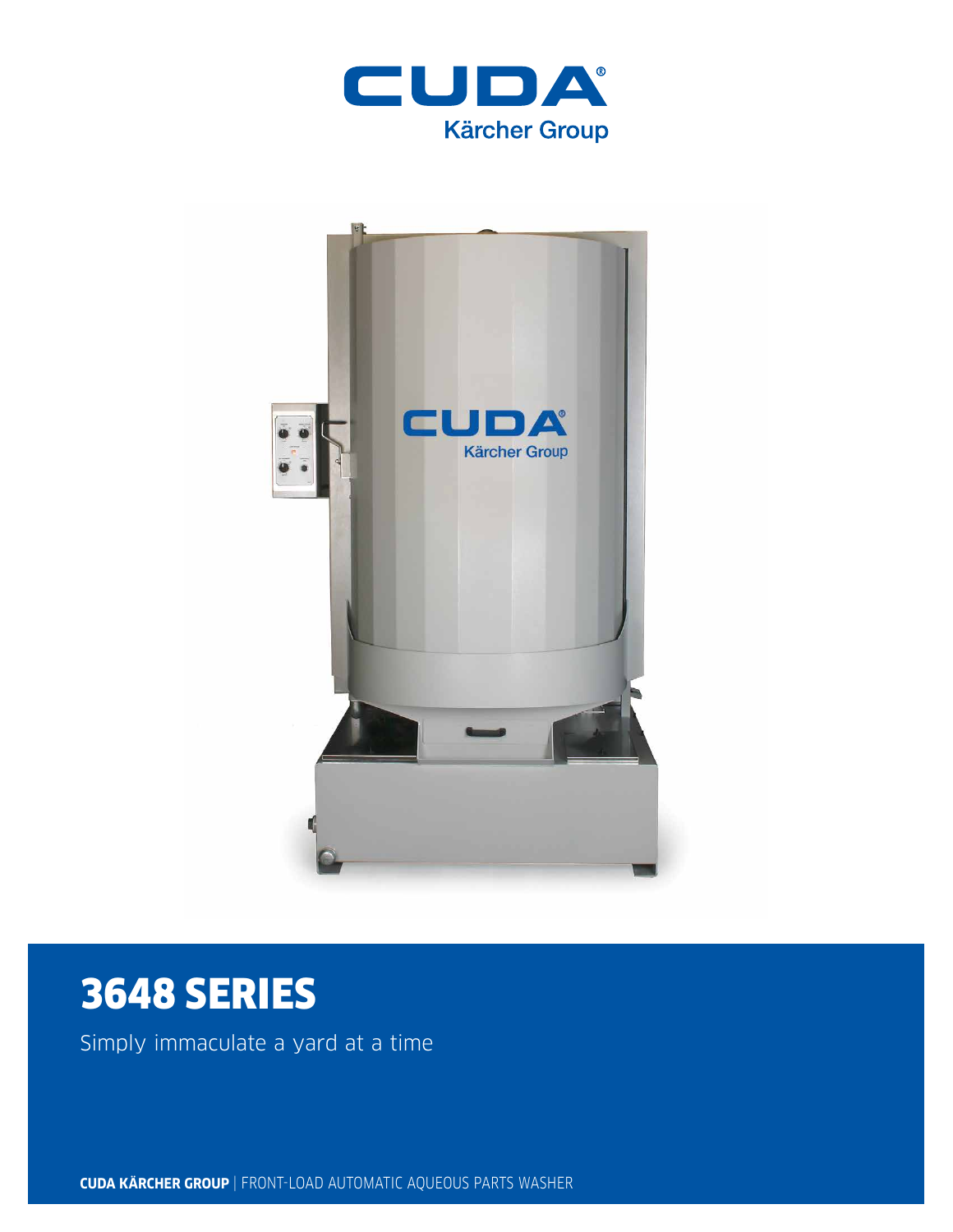# 3648 SERIES



# **Simply immaculate a yard at a time**

The Cuda 3648 features a turntable diameter of 36-inches, working height of 48-inches, and load capacity of 2500 lbs. The 3648 Series is equipped with a 7.5 HP vertical seal-less pump producing 150 GPM at 50 PSI, and has a 113-gallon sump capacity. It also includes upgraded features such as a more durable control panel, easier to replace handle, stainless steel sump covers, and external plumbing making it the easiest to maintain Cuda yet!

### **Aqueous parts washers clean faster and better without using harmful solvents!**

Cuda automatic parts washers provide a safe and efficient solution to cleaning parts because they don't use harmful cleaning solvents to clean. Our automatic parts washers also provide a time-saving, easy parts cleaning solution for your staff allowing them to simultaneously clean parts while performing other tasks.





### **<sup>1</sup> Blockage Free**

■ Removable debris screen (standard all models) prevents small particles and loose parts from entering the cleaning solution, ensuring blockage-free spray-nozzle operation.

#### **2 Compact Footprint**

- Space saving roll-in door allows easy access to the wash chamber.
- Reduces footprint over other traditional parts washers.
- Roll-in door prevents wash solution from dripping on the shop floor.

### **<sup>3</sup> Customize and Accessorize**

■ Customize your parts washer to your specific needs, like with this deluxe kit, so washing becomes the easiest part of the work day.

# **<sup>4</sup> Detergents Extend Your Warranty**

■ The 90-day labor warranty for all Cuda Kärcher Group parts washers is automatically extended to a 1-year labor warranty with exclusive use of our solvent free detergents. Our parts washers are also covered by a 1-year parts warranty.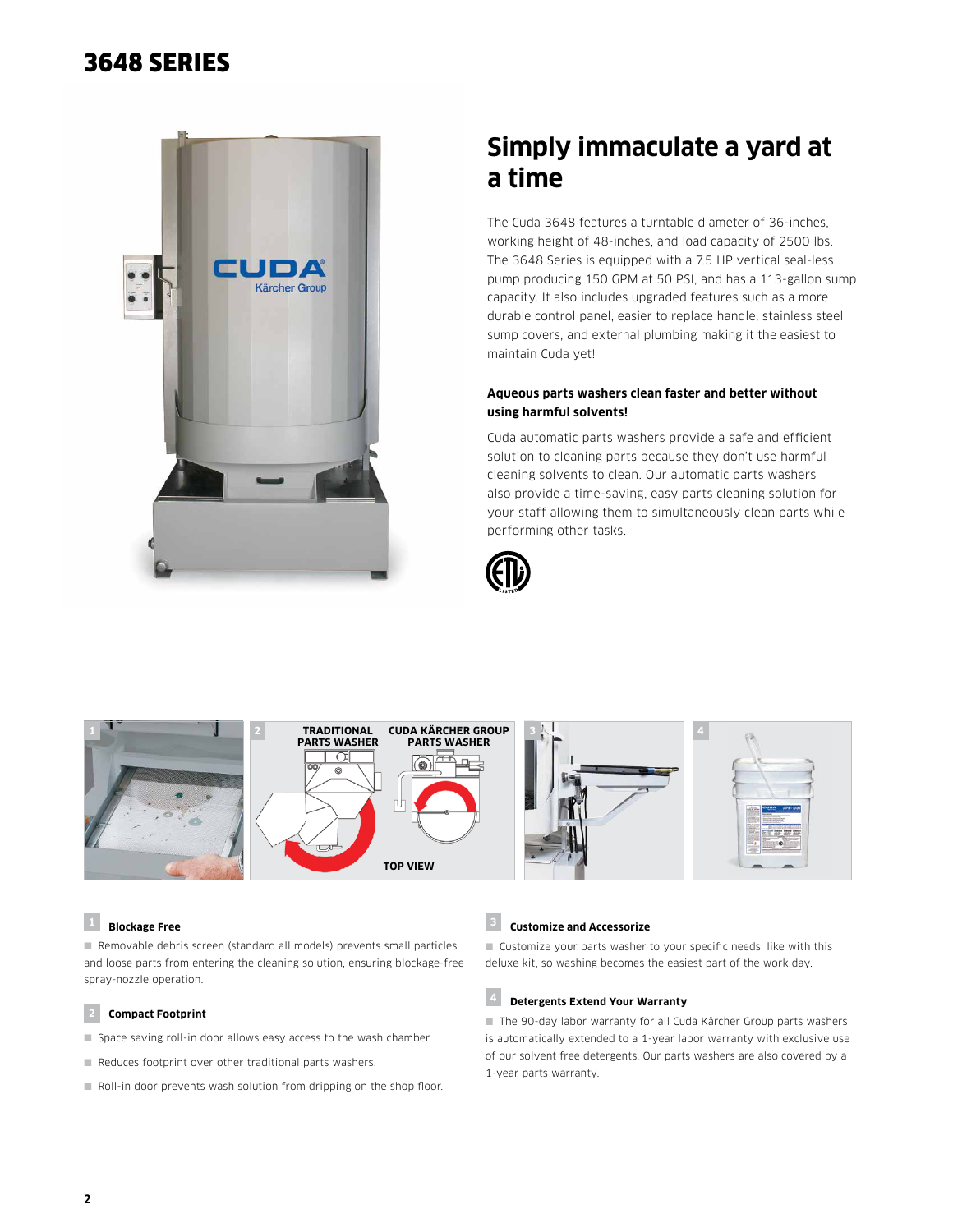# TECHNICAL DATA AND EQUIPMENT

#### **Front-Load Series Comparison**



#### **Features**

- Vertical / Seal-less Pump: 7.5 HP / 150 GPM / 50 PSI
- 2,500 Lbs. Load Capacity, determined with even weight distribution
- 113 Gal. Sump Capacity
- $(2)$  9 kW Heaters
- Automatic Oil Skimmer
- Low Water Shutdown
- $\blacksquare$  Machine: 57"L x 49"W x 94"H
- Shipping:  $63"L \times 76"W \times 100"H$

| Technical data                                                                                          |                 |                       |                           |         |                   |               |  |
|---------------------------------------------------------------------------------------------------------|-----------------|-----------------------|---------------------------|---------|-------------------|---------------|--|
| Model                                                                                                   | Part No.        | <b>Working Height</b> | <b>Turntable Diameter</b> | Volt/PH | <b>Total Amps</b> | Ship Wt (lbs) |  |
| <b>Standard Models</b>                                                                                  |                 |                       |                           |         |                   |               |  |
| 3648                                                                                                    | 1.043-477.0     | 48"                   | 36"                       | 230/3   | 58                | 1770          |  |
| 3648                                                                                                    | 1.043-478.0     | 48"                   | 36"                       | 460/3   | 32                | 1770          |  |
| 3648                                                                                                    | $1.043 - 479.0$ | 48"                   | 36"                       | 575/3   | 28                | 1770          |  |
| <b>Stainless Steel Models</b>                                                                           |                 |                       |                           |         |                   |               |  |
| 3648                                                                                                    | 1.043-507.0     | 48"                   | 36"                       | 230/3   | 58                | 1770          |  |
| 3648                                                                                                    | 1.043-506.0     | 48"                   | 36"                       | 460/3   | 32                | 1770          |  |
| 3648                                                                                                    | 1.043-505.0     | 48"                   | 36"                       | 575/3   | 28                | 1770          |  |
| NOTE: All stainless steel models come with standard cast pump. All wetted surfaces are stainless steel. |                 |                       |                           |         |                   |               |  |

#### **Standard Accessories**

#### **Part No. Description**

8.922-632.0 Preferred Options Package - Contains Parts Tree, Small Parts Basket, Containment Ring, Oil-Drain Container

| <b>Optional Accessories</b> |                                                       |             |                                                 |  |  |  |
|-----------------------------|-------------------------------------------------------|-------------|-------------------------------------------------|--|--|--|
| Part No.                    | Description                                           | Part No.    | Description                                     |  |  |  |
| 8.749-394.0                 | Automatic Water Fill                                  | 8.922-951.0 | Stainless Steel Handle Kit, assembled           |  |  |  |
| 8.753-767.0                 | 36" Containment Ring                                  | 8.924-172.0 | Oil Drain Container                             |  |  |  |
| 8.921-972.0                 | 2 Stage Filtration                                    | 9.802-283.0 | Hour Meter                                      |  |  |  |
| 8.921-973.0                 | 2 Stage Filtration & Sump Sweep                       | 8.915-585.0 | PK-100D Sump Cleaner                            |  |  |  |
| 8.749-395.0                 | 60 Mesh for Debris Screen Tray Insert                 | 8.709-145.0 | PK-100D Filter Bag                              |  |  |  |
| 8.749-396.0                 | 4 Hook Parts Tree                                     | 8.707-034.0 | Wastewater Drum Evaporator Belt                 |  |  |  |
| 8.921-971.0                 | Two-Tier Turntable •                                  | 8.731-254.0 | Light Duty Small Parts Basket (8" x 8" x 4")    |  |  |  |
| 8.725-267.0                 | Heater Timer 24 hour 7 day                            | 9.102-237.0 | Lid for Light Duty Small Parts Basket           |  |  |  |
| 8.725-268.0                 | Heater Timer & Skimmer 24 hour 7 day                  | 8.753-825.0 | Light Duty Medium Parts Basket (16" x 12" x 6") |  |  |  |
| 8.749-397.0                 | Deluxe Kit: Detail and Power Brush with Side Sink and | 9.102-230.0 | Lid for Light Duty Medium Parts Basket          |  |  |  |
|                             | Side Sump                                             | 8.723-214.0 | Gray Spray Paint                                |  |  |  |

l Requires Light Duty Small Parts Basket and Containment Ring sold separately, not for height extended machines